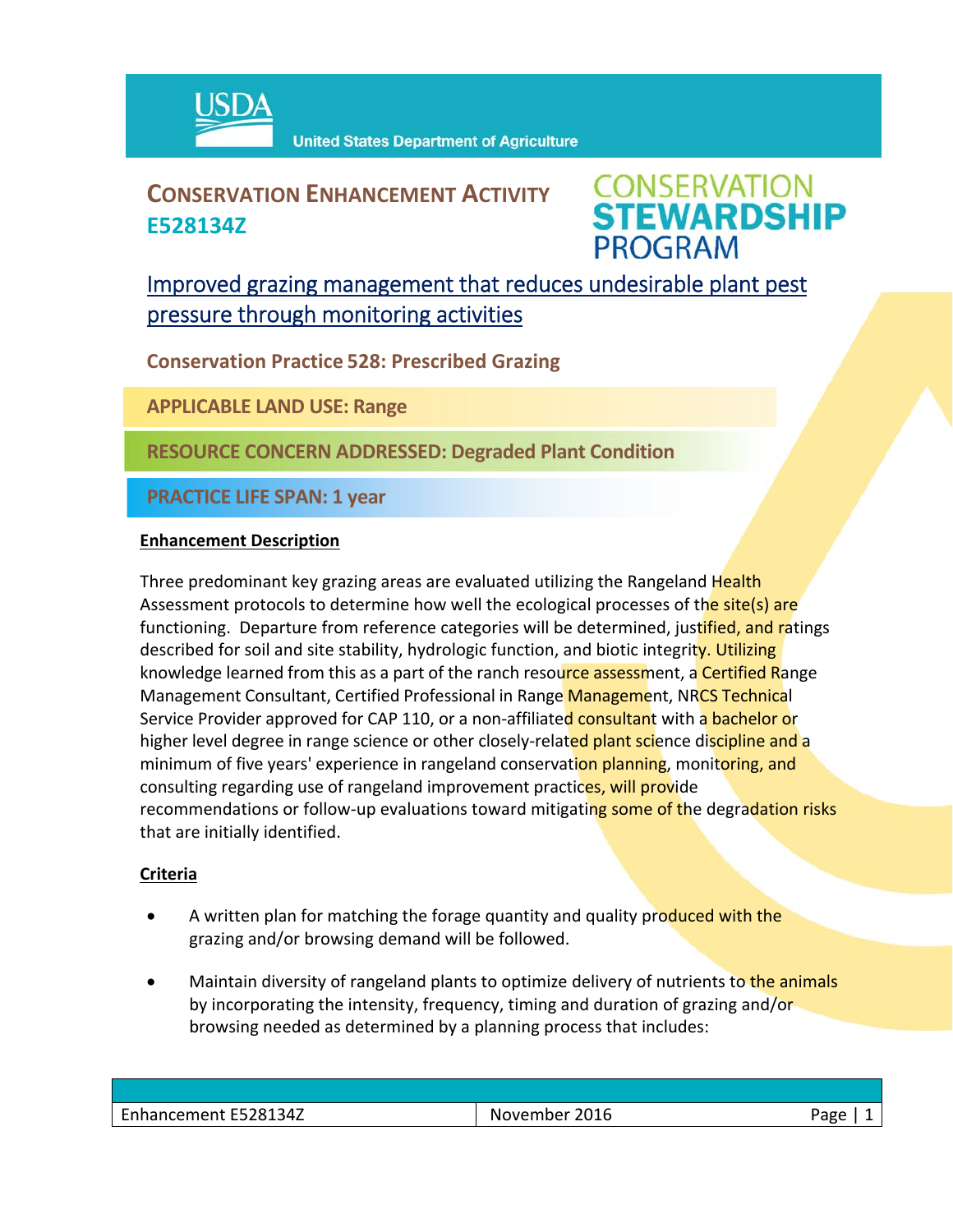

- o Clear objectives,
- o A resource inventory with ecological site description or reference sheet and structural improvements and existing resource conditions,

# **CONSERVATION<br>STEWARDSHIP PROGRAM**

- o Grazing plan, and
- o All potential contingency plans.
- Supplemental feed and/or minerals will be balanced with the forage consumption to meet the desired nutritional level for the kind and class of grazing and/or browsing livestock.
- Secure the services of an experienced, knowledgeable Certified Range Management Consultant, Certified Professional in Range Management, NRCS Technical Service Provider approved for CAP 110, or a non-affiliated consultant with a bachelor or higher level degree in range science or other closely-related plant science discipline and a minimum of five years' experience in rangeland conservation planning, monitoring, and consulting regarding use of rangeland improvement practices to select monitoring sites needed (three are required for this enhancement activity), assess rangeland health at these locations, provide all measured data collected, and assist in determining any areas that are potentially at risk of degradation.
- Consider site vulnerability as determined by the rangeland health assessment when planning out future monitoring activities toward the goal of assessing range trend and management needs to secure long-term, desirable range trend.
- Documentation Requirements
- Ecological Site Description is provided or Reference Sheet is completed, and Rangeland Health Evaluation Sheet is completed per Technical Reference 1734-6 by a Certified Range Management Consultant, Certified Professional in Range Management, NRCS Technical Service Provider approved for CAP 110, or a nonaffiliated consultant with a bachelor or higher level degree in range science or other closely-related plant science discipline and a minimum of five years' experience in rangeland conservation planning, monitoring, and consulting regarding use of rangeland improvement practices, and any recommendations or follow‐up evaluations toward mitigating some of the degradation risks that are initially identified.

| E528134Z<br>$\overline{\phantom{0}}$<br>$\sim$ $\sim$<br>.<br>14 L L L | 2016<br>ner<br>IN.<br>wem<br>___ | ∩סבי∵<br>. . |
|------------------------------------------------------------------------|----------------------------------|--------------|
|                                                                        |                                  |              |